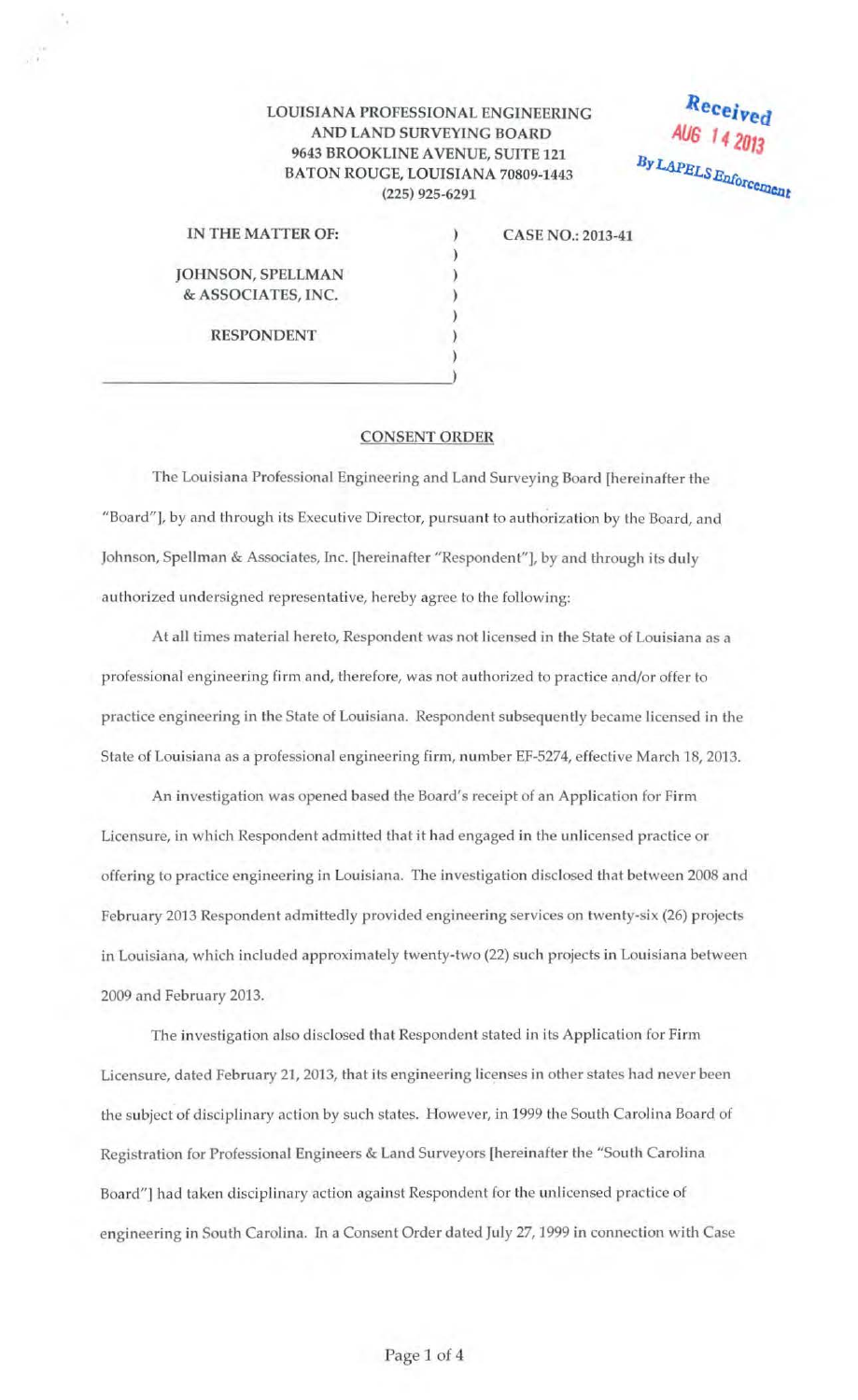No. 991852694, the South Carolina Board ordered Respondent to, among other things, accept a public reprimand and pay a \$1,000 fine.

La. R.S. 37:681 and 37:700(A)(1) and (9), *to wit* LAC Title 46:LXI§2301(B), prohibit the practicing of and/or offering to practice engineering in Louisiana without proper licensure. La. R.S. 37:700(A)(3) prohibits any fraud, deceit, material misstatement, or perjury or the giving of any false or forged evidence in applying for a license. La. R.S. 37:700(H) permits the Board to take enforcement action against persons who violate La. R.S. 37:681 and 37:700(A)(1), (3) and (9), *to wit* LAC Title 46:LXI§2301(B), upon a finding of guilt following the preferral of charges, notice and hearing and a majority vote of its entire membership authorized to participate in the proceeding. La. R.S. 37:681, La. R.S. 37:700(A)(1), (3) and (9), La. R.S. 37:700(H) and LAC Title 46:LXI§2301(B) were in effect at all times material hereto.

It is undisputed that **(a)** between 2008 and February 2013 Respondent was not licensed to practice and/or offer to practice engineering in Louisiana, **(b)** during this time period Respondent practiced and/or offered to practice engineering in Louisiana without proper licensure and (c) Respondent provided false information on its application for firm licensure to the Board.

By letter dated July 26, 2013 the Board gave notice to Respondent that it was considering the preferral of charges against Respondent on the grounds that it may have violated **(a)** La. R.S. 37:681 and 37:700(A)(1) and (9), *to wit* LAC Title 46:LXI§2301(B), relative to practicing and/or offering to practice engineering in Louisiana without proper licensure and **(b)** La. R.S. 37:700(A)(3), relative to the commission of any fraud, deceit, material misstatement, or perjury or the giving of any false or forged evidence in applying for a license.

Wishing to dispense with the need for further enforcement action and to conclude the instant proceeding without further delay and expense, for the purpose of this proceeding only, Respondent and the Board do hereby enter into this Consent Order, in which Respondent of its own free will consents to the issuance of a Consent Order by the Board, wherein Respondent agrees to **(a)** pay a fine of five thousand (\$5,000.00) dollars; **(b)** pay administrative costs of three hundred thirty three and 19/100 (\$333.19) dollars; and (c) the publication of this Consent Order on the Board's website and a summary of this matter in the Board's official journal, the *Louisiana*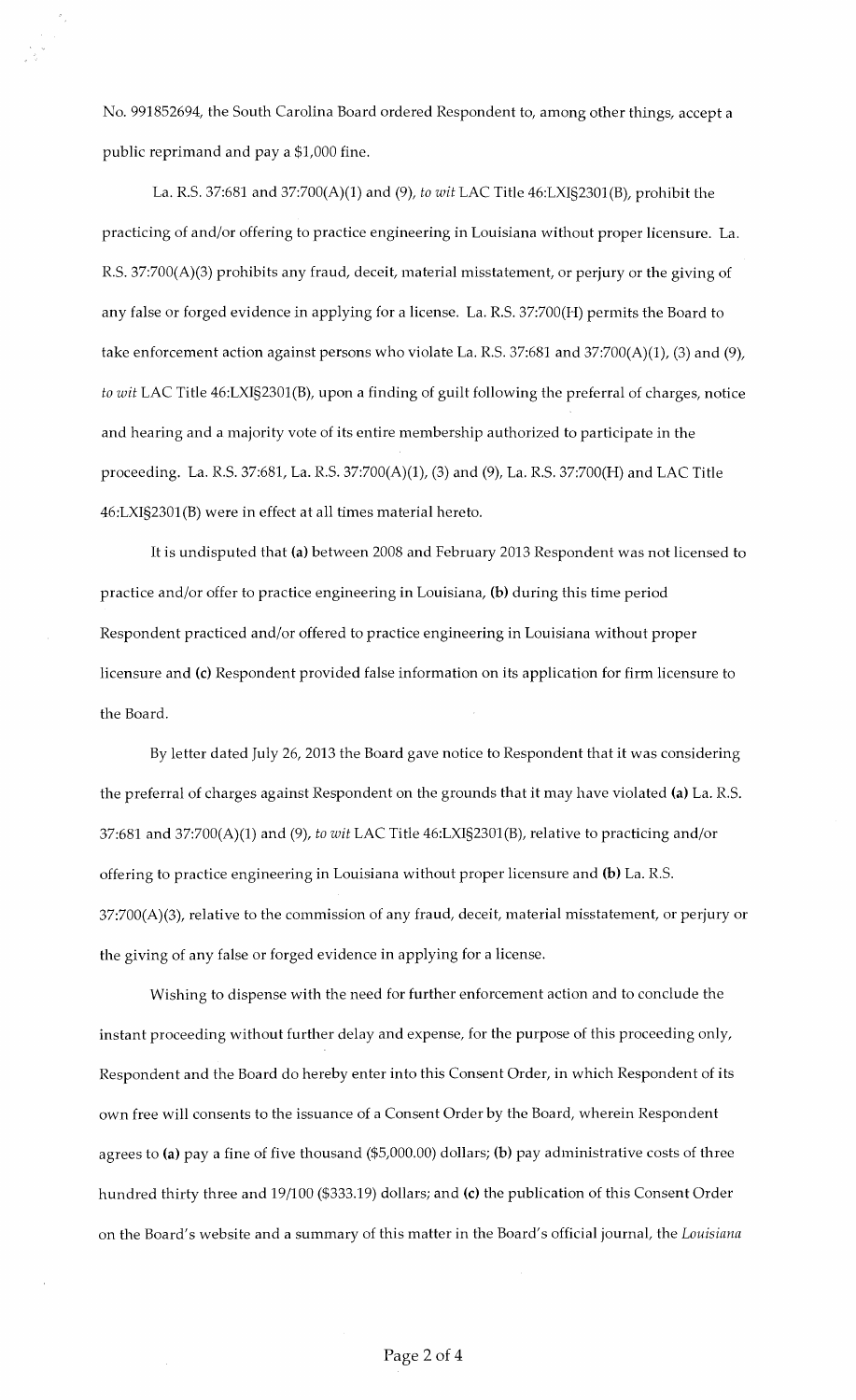*Engineer and Surveyor Journal,* and the reporting of this matter to the National Council of Examiners for Engineering and Surveying (NCEES), identifying Respondent by name.

Respondent admits to violations of the referenced laws and/or rules regarding (a) the practicing of and/or offering to practice engineering in Louisiana without proper licensure and (b) the commission of any fraud, deceit, material misstatement, or perjury or the giving of any false or forged evidence in applying for a license. Respondent acknowledges awareness of said laws and/or rules and states that it will comply with all applicable laws and rules henceforth. Respondent has been advised of its right to be represented by counsel before the Board and/or to appear at any hearing personally or by counsel and to present witnesses and evidence in its own behalf, and it hereby waives this right and its right to appeal; and it states affirmatively that it has been afforded all administrative remedies due it under the law. Respondent further acknowledges awareness of the fact that the signed original of this Consent Order will remain in the custody of the Board as a public record and will be made available for public inspection and copying upon request.

Therefore, in consideration of the foregoing and by signing this Consent Order, Respondent does hereby waive its right to a hearing before the Board, to the presenting of evidence and witnesses in its behalf, to Findings of Fact and Conclusions of Law in this case, and to judicial review of this Consent Order.

Respondent hereby represents (a) that it fully understands the meaning and intent of this Consent Order, including but not limited to its final and binding effect, (b) that it has voluntarily entered into this Consent Order and that no other promise or agreement of any kind has been made to or with it by any person whatsoever to cause the execution of this instrument and (c) that the sanctions set forth in this Consent Order do not prevent the Board from taking further disciplinary or enforcement action against Respondent on matters not specifically addressed in this Consent Order.

WHEREFORE, the Louisiana Professional Engineering and Land Surveying Board and Respondent agree that:

1. Respondent shall pay a fine of five thousand (\$5,000.00) dollars, which shall be tendered to the Board by certified check payable to the Board, due upon the signing of this Consent Order; and